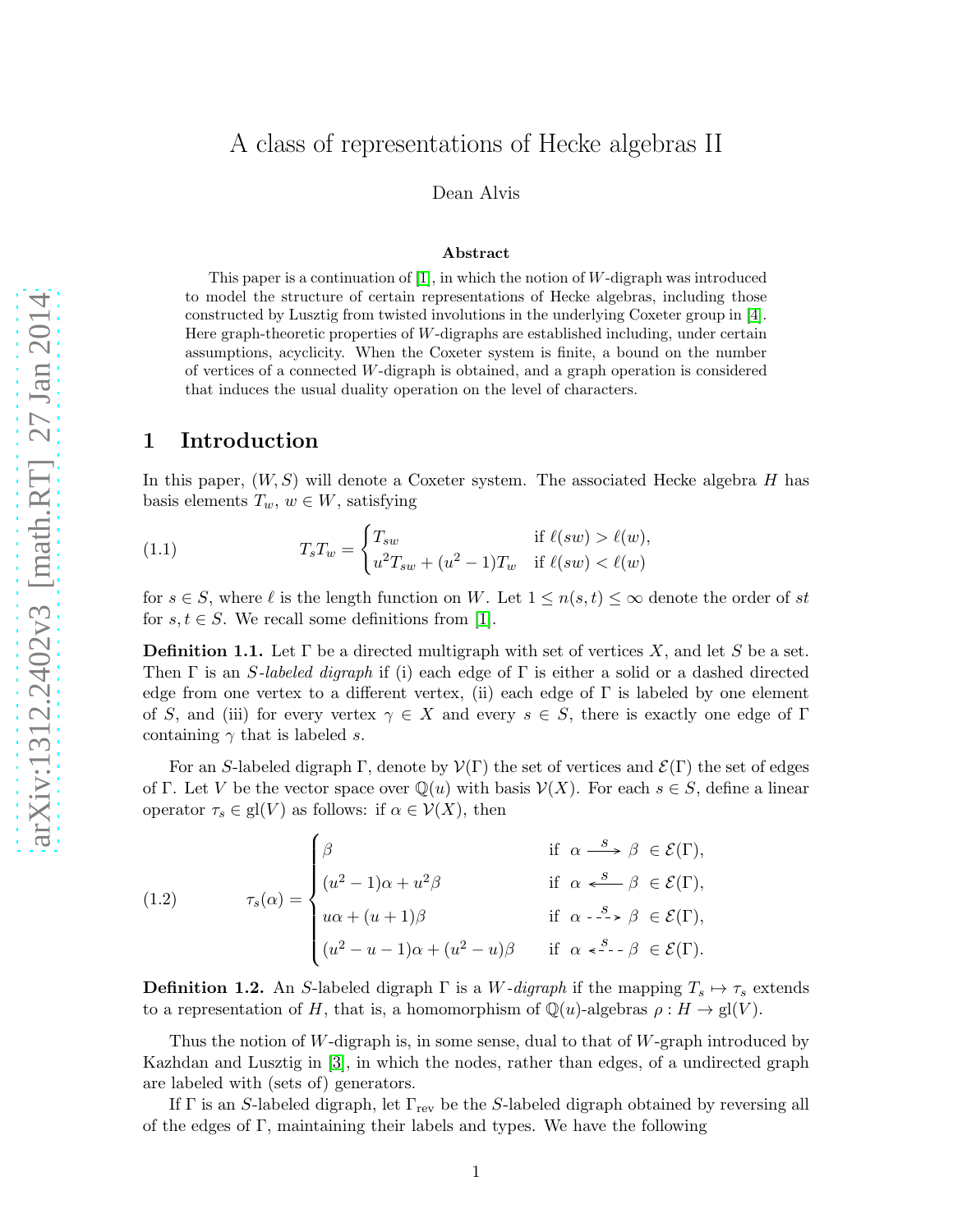<span id="page-1-1"></span>**Theorem 1.3.** If Γ is an S-labeled digraph, then Γ is a W-digraph if and only if  $\Gamma_{rev}$  is a W-digraph.

<span id="page-1-2"></span>**Theorem 1.4.** If  $n(s,t) < \infty$  for all  $s,t \in S$  and  $\Gamma$  is a connected W-digraph, then the following hold.

- (i)  $\Gamma$  can have at most one source and at most one sink.
- (ii) If  $\Gamma$  has either a source or a sink, then  $\Gamma$  is acyclic.
- (iii) If  $(W, S)$  is finite, then  $\Gamma$  has both a source and a sink.

**Corollary 1.5.** If  $(W, S)$  is finite, then the number of sources (or sinks) in a W-digraph  $\Psi$  is equal to the number of connected components of  $\Psi$ .

For  $J \subseteq S$  and  $\Gamma$  an S-labeled digraph, let  $\Gamma_J$  be the multigraph obtained by removing from  $\Gamma$  all edges labeled by elements of  $S \setminus J$ , so  $\Gamma_I$  is a J-labeled digraph.

<span id="page-1-3"></span>**Theorem 1.6.** If  $(W, S)$  is a finite Coxeter system,  $J \subseteq S$ , and  $\Gamma$  is a connected Wdigraph, then  $\Gamma_J$  has at most  $|W:W_J|$  connected components.

Taking  $J = \emptyset$  gives the following.

<span id="page-1-0"></span>Corollary 1.7. Let  $(W, S)$  be a finite Coxeter system, and let  $\Gamma$  be a connected W-digraph.  $Then$   $|\mathcal{V}(\Gamma)| \leq |W|$ .

The bound in Corollary [1.7](#page-1-0) is always attained: see Example [3.10.](#page-9-0)

<span id="page-1-4"></span>**Theorem 1.8.** Assume  $(W, S)$  satisfies  $n(s,t) < \infty$  for  $s, t \in S$  and  $\Gamma$  is a connected W-digraph with a source or sink. Then for  $\alpha, \beta \in V(\Gamma)$ , any two directed paths from  $\alpha$  to  $\beta$  in  $\Gamma$  have the same number of edges.

Suppose  $(W, S)$  is finite and  $\chi(\Gamma)$  is the character of H afforded by the module for a connected W-digraph Γ. For  $a = \pm 1$ , let  $\chi(\Gamma)_a$  denote the (ordinary) character of W determined by  $\chi(\Gamma)_a(w) = \chi(\Gamma)(T_w)|_{u=a}$ .

<span id="page-1-5"></span>**Theorem 1.9.** If  $(W, S)$  is finite and  $\Gamma$  is a connected W-digraph, then

$$
\chi(\Gamma_{rev})_1 = \chi(\Gamma)_{-1} = \operatorname{sgn}_W \cdot \chi(\Gamma)_1.
$$

The organization of this paper is as follows. Section 2 contains the proof of Theorem [1.3](#page-1-1) as well as an alternative description of  $\Gamma_{\text{rev}}$  when  $(W, S)$  is finite and  $\Gamma$  is afforded by the module constructed by Lusztig from twisted involutions as in [\[4\]](#page-14-1). Section 3 contains the proofs of Theorem [1.4,](#page-1-2) Theorem [1.6,](#page-1-3) and Theorem [1.8.](#page-1-4) Section 4 contains the proof of Theorem [1.9](#page-1-5) and additional results relating matrix representations corresponding to  $\Gamma$  and Γrev. The last section contains concluding remarks and an example related to Lusztig's notion of bar operator.

## 2 The proof of Theorem [1.3](#page-1-1)

*Proof of Theorem [1.3.](#page-1-1)* Let  $(W, S)$  be a Coxeter system, and let  $\Gamma$  be an S-labeled digraph. For  $J = \{s, t\}$  and  $1 \leq n \leq \infty$ , denote by  $\mathcal{F}_n$  the collection of all J-labeled digraphs C of Figures 1.4–1.11 of [\[1\]](#page-14-0) for which  $m = |\mathcal{V}(C)|/2$  satisfies the divisibility conditions of Theorem 1.3 of [\[1\]](#page-14-0). Then by the theorem just cited,  $\Gamma$  is a W-digraph if and only if whenever  $J = \{s, t\} \subseteq S$  with  $1 < n = n(s, t) < \infty$ , each connected component of  $\Gamma_J$  is isomorphic to an element of  $\mathcal{F}_n$ . It is easily seen that  $\mathcal{F}_n$  is invariant under  $C \mapsto C_{\text{rev}}$ . Also, C is a connected component of  $\Gamma_J$  if and only if  $C_{\text{rev}}$  is a connected component of  $(\Gamma_J)_{\text{rev}}$ . The assertion of the theorem follows.  $\Box$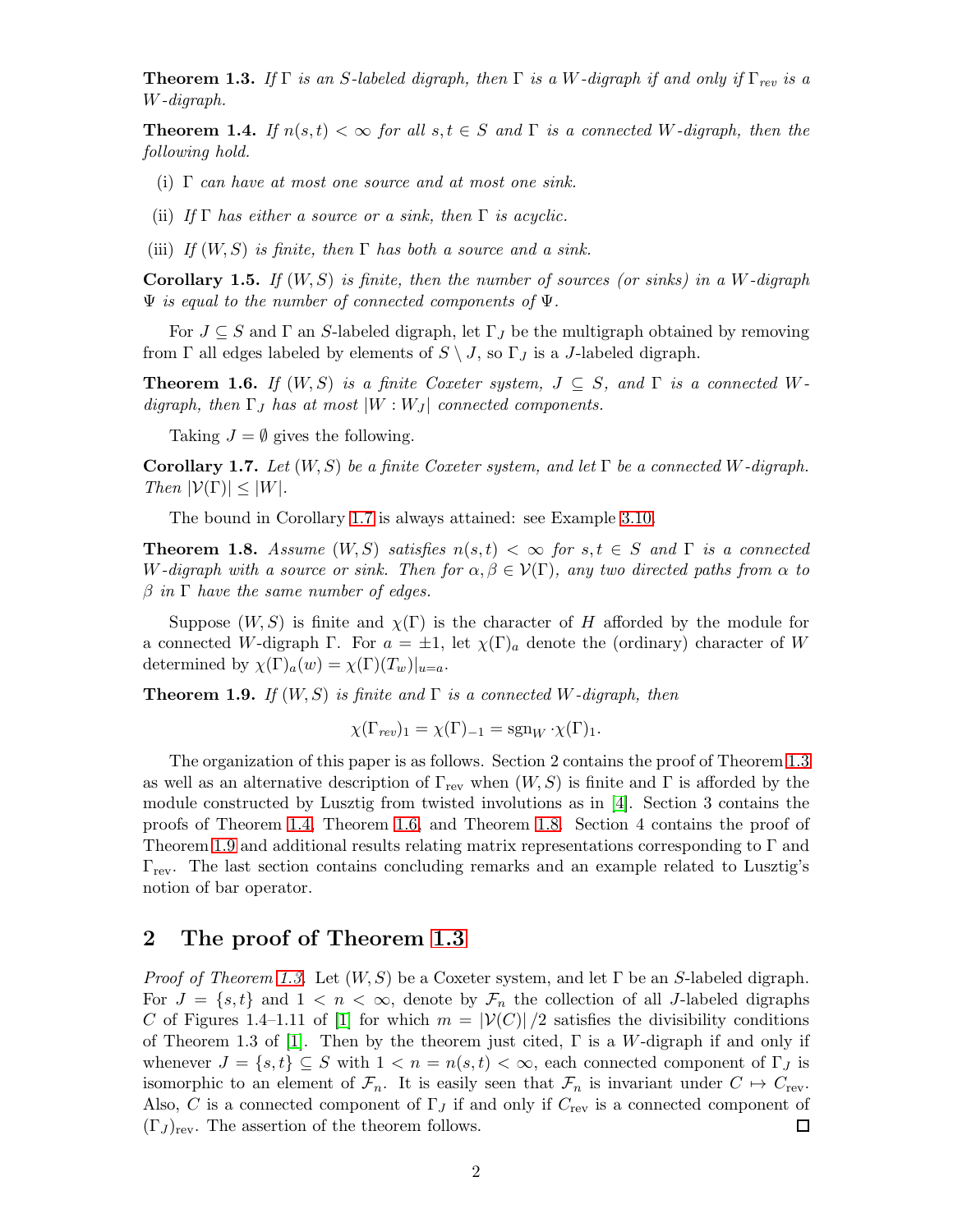Let  $w \mapsto w^*$  be an involutory automorphism of  $(W, S)$ , and let  $I_* = \{x \in W \mid x^* = x^{-1}\}\$ be the set of twisted involutions of W. By Lusztig  $[4]$ , Theorem 0.1, there is an H-module  $M_*$  with basis  $X = \{m_w \mid w \in I_*\}$  and H-action determined by

$$
T_{s}m_{w} = \begin{cases} m_{sws^{*}} & \text{if } sw \neq ws^{*} > w, \\ (u^{2}-1)m_{w} + u^{2}m_{sws^{*}} & \text{if } sw \neq ws^{*} < w, \\ um_{w} + (u+1)m_{sw} & \text{if } sw = ws^{*} > w, \\ (u^{2}-u-1)m_{w} + (u^{2}-u)m_{sw} & \text{if } sw = w^{*} < w. \end{cases}
$$

The basis X for  $M_*$  then affords the W-digraph  $\Gamma_*$  defined by

$$
m_w \xrightarrow{S} m_{sws^*} \in \mathcal{E}(\Gamma_*) \iff sw \neq ws^* > w
$$

and

$$
m_w \xrightarrow{S} m_{sw} \in \mathcal{E}(\Gamma_*) \iff sw = ws^* > w.
$$

**Theorem 2.1.** Let W be finite with longest element w<sub>0</sub>, and let  $\Gamma_*$  be the W-digraph corresponding to the involutory automorphism  $w \mapsto w^*$  of  $(W, S)$ . Then  $(\Gamma_*)_{rev}$  is isomorphic to the W-digraph  $\Gamma_{\#}$  corresponding to the automorphism  $w \mapsto w^{\#} = w_0w^*w_0$  of  $(W, S)$ via the bijection sending  $m_x \in \mathcal{V}(\Gamma_*)$  to  $m_{xw_0} \in \mathcal{V}(\Gamma_*)$ .

*Proof.* Observe  $w_0^* = w_0$  since  $w \mapsto w^*$  preserves lengths. Suppose  $x \in I_*,$  so  $x^* = x^{-1}$ . Then  $xw_0 \in I_{\#}$  because

$$
(xw_0)^{\#} = w_0(xw_0)^* w_0 = w_0 x^* w_0 w_0 = w_0 x^{-1} = (xw_0)^{-1}.
$$

Likewise, if  $xw_0 \in I_{\#}$ , then  $x \in I_*$ . If  $x, y \in I_*$  and  $s \in S$ , then

$$
m_x \xrightarrow{S} m_y \in \mathcal{E}(\Gamma_*) \iff x < y = sxs^*
$$
\n
$$
\iff yw_0 < xw_0 = (sys^*)w_0 = s(yw_0)(w_0s^*w_0) = s(yw_0)s^{\#}
$$
\n
$$
\iff m_{yw_0} \xrightarrow{S} m_{xw_0} \in \mathcal{E}(\Gamma_{\#}),
$$

and

$$
m_x \xrightarrow{S} m_y \in \mathcal{E}(\Gamma_*) \iff x < y = sx = xs^*
$$
\n
$$
\iff yw_0 < xw_0 = (sy)w_0 = s(yw_0) = (ys^*)w_0 = (yw_0)s^*
$$
\n
$$
\iff m_{yw_0} \xrightarrow{S} m_{xw_0} \in \mathcal{E}(\Gamma_*).
$$

Therefore  $(\Gamma_*)_{\text{rev}}$  is isomorphic to  $\Gamma_\#$  via the bijection  $m_x \mapsto m_{xw_0}$  on vertices.

 $\Box$ 

Corollary 2.2. If  $w_0$  is central in W, then  $(\Gamma_*)_{rev}$  is isomorphic to  $\Gamma_*$ .

**Example 2.3.** Suppose  $W = \langle r, s, t \rangle$  with  $n(r, s) = n(s, t) = 3$ ,  $n(r, t) = 2$  and  $w^* = w$  for  $w \in W$ , so  $I_*$  is the set of involutions in W (including e). The corresponding W-digraph  $\Gamma_*$  is shown in Figure [2.1.](#page-3-0) (The vertices are labeled x rather than  $m_x$  for  $x \in I_*$ .) If  $w \mapsto w^{\#}$  is the nonidentity graph automorphism of W, the corresponding W-digraph  $\Gamma_{\#}$ is as shown in Figure [2.2.](#page-3-0) Note  $(\Gamma_*)_{rev} \cong \Gamma_{\#}$ .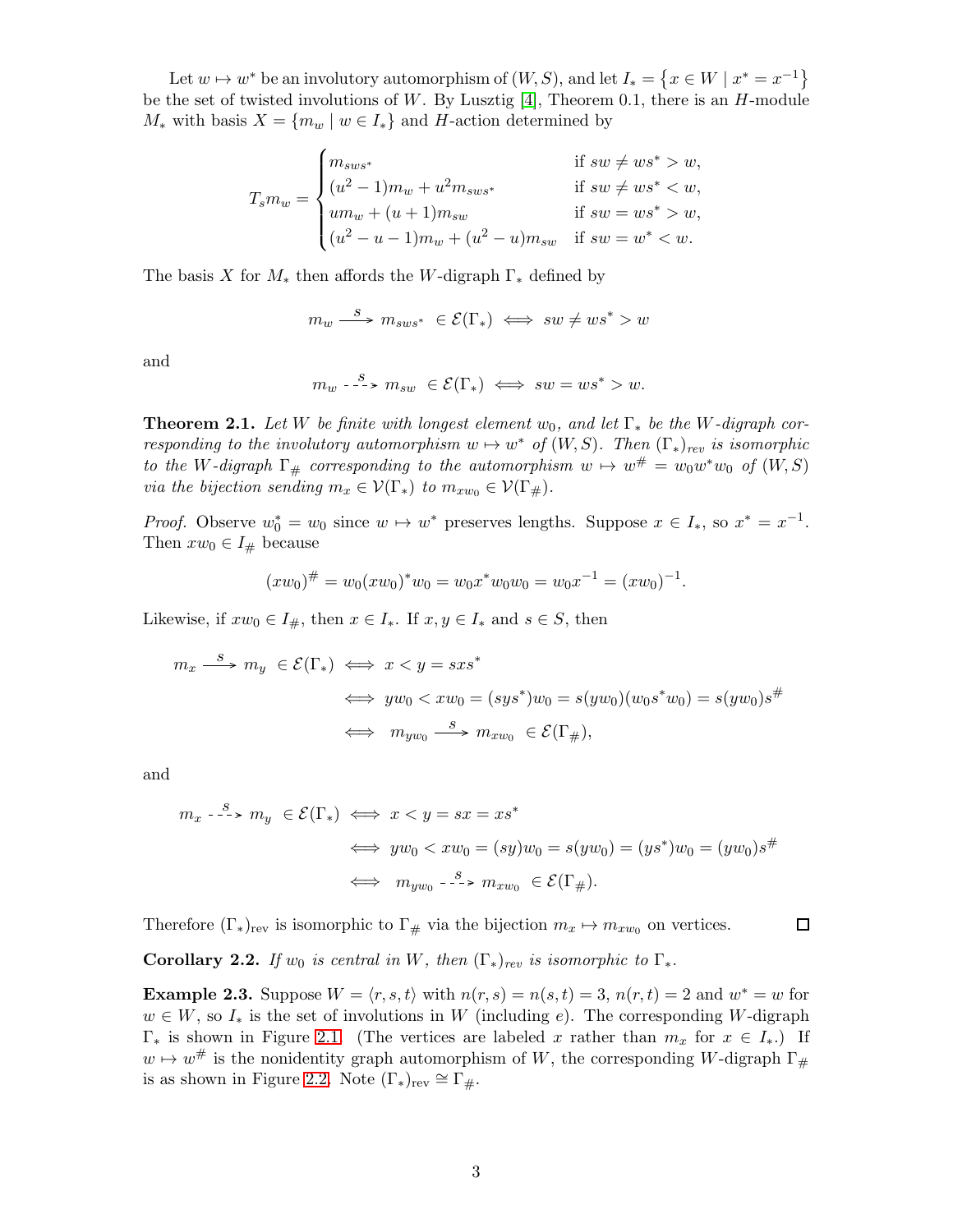

Figure 2.2  $\Gamma_{\#}$  for  $W(A_3)$ 

<span id="page-3-0"></span>

<span id="page-3-1"></span>**Example 2.4.** Suppose  $W = \langle r, s, t \rangle$  with  $n(r, s) = 3$ ,  $n(s, t) = 4$ ,  $n(r, t) = 2$ . With  $w \mapsto w^* = w, I_*$  is the set of involutions of W. The corresponding W-digraph  $\Gamma_*$  takes the form shown in Figure [2.3.](#page-3-1) Note  $(\Gamma_*)_{rev} \cong \Gamma_*$ .

Figure 2.3  $\Gamma_*$  for  $W(B_3)$ 



## 3 The proofs of Theorems [1.4,](#page-1-2) [1.6,](#page-1-3) [1.8](#page-1-4)

Throughout this section  $(W, S)$  is a Coxeter system and  $\Gamma$  is a W-digraph. Let  $\Gamma_0$  be the S-labeled digraph obtained by replacing each dashed edge by a solid edge with the same direction and label. If  $\varepsilon = \alpha \xrightarrow{s} \beta \in \mathcal{E}(\Gamma)$  or  $\varepsilon = \alpha - \xrightarrow{s} \beta \in \mathcal{E}(\Gamma)$ , then we call  $\alpha \stackrel{s}{\longrightarrow} \beta \in \mathcal{E}(\Gamma_0)$  the *image* of  $\varepsilon$  in  $\Gamma_0$ . Let  $\Gamma_{\text{dir}}$  be the directed multigraph obtained by removing all edge labels from  $\Gamma_0$ . Clearly there is a directed path from  $\alpha$  to  $\beta$  in  $\Gamma$  if and only if there is a directed path from  $\alpha$  to  $\beta$  in  $\Gamma_0$  and/or  $\Gamma_{\text{dir}}$ . An empty path is considered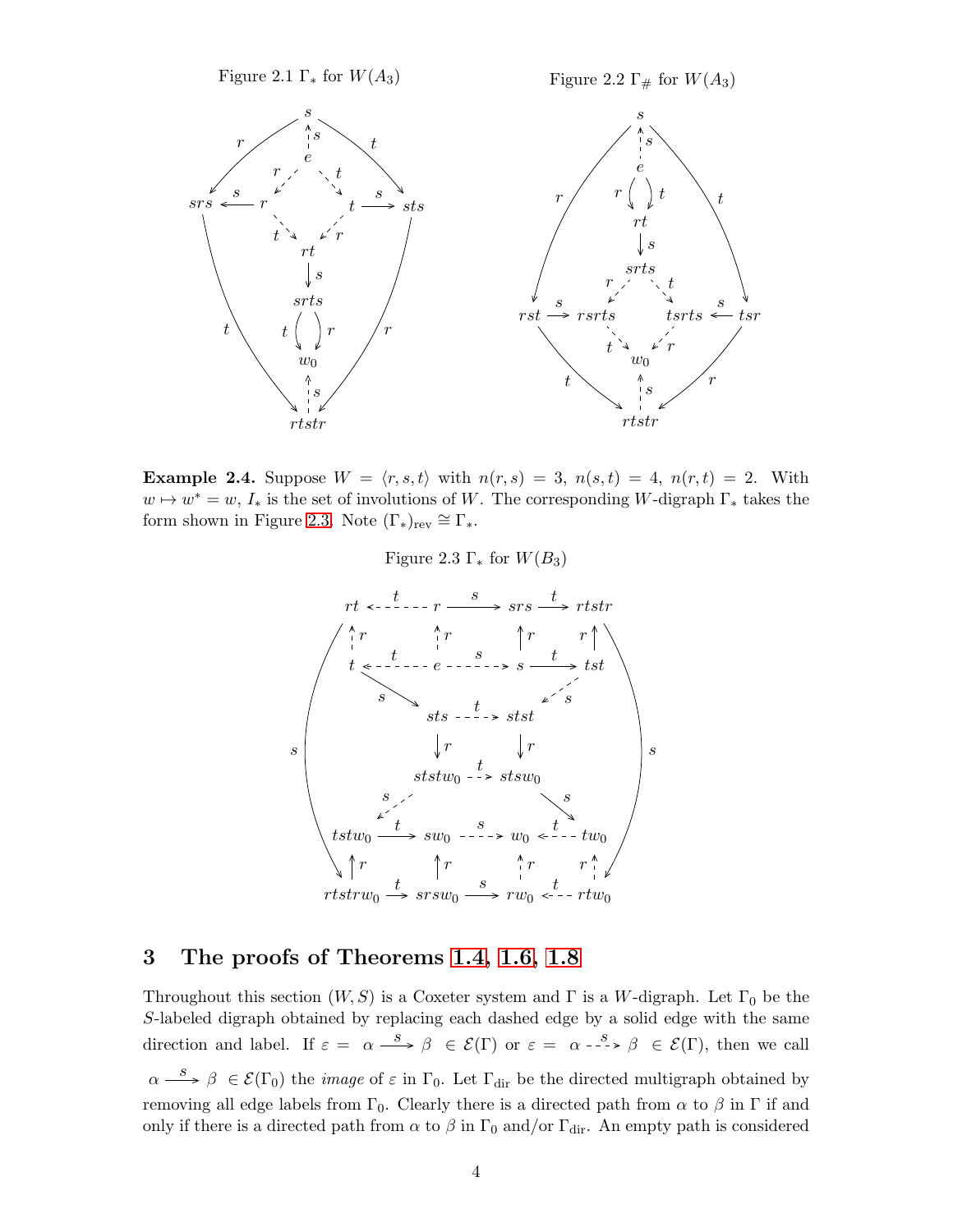to be a directed path from a vertex to itself in any directed multigraph. We define  $\Gamma$  to be acyclic if  $\Gamma_{\text{dir}}$  is acyclic, that is, if there is no nonempty directed circuit in  $\Gamma_{\text{dir}}$ . Also,  $\alpha \in \mathcal{V}(\Gamma)$  is a source (sink) in  $\Gamma$  or  $\Gamma_0$  if  $\alpha$  is a source (sink, respectively) in  $\Gamma_{\text{dir}}$ . Let  $\Gamma_{\text{undir}}$ be the undirected multigraph obtained from  $\Gamma_0$  by replacing each directed edge  $\alpha \stackrel{S}{\longrightarrow} \beta$ in  $\Gamma_0$  by an unlabeled edge  $\alpha \longrightarrow \beta$ .

Let  $H_0$  be the 0-Hecke algebra of  $(W, S)$  (see [\[5\]](#page-14-3), or [\[2\]](#page-14-4), Chapter IV, §2, Exercise 23, with  $\lambda_s = -1$ ,  $\mu_s = 0$  for  $s \in S$ ). Thus  $H_0$  is an associative algebra over Q with generating set  ${a_s | s \in S}$  satisfying the presentation

$$
a_s^2 = -a_s
$$

for  $s \in S$  and

$$
\overbrace{a_s a_t a_s \cdots}^{n(s,t)} = \overbrace{a_t a_s a_t \cdots}^{n(s,t)}
$$

if  $s, t \in S$ ,  $n(s,t) < \infty$ . Also,  $H_0$  has basis  $\{a_w \mid w \in W\}$  with  $a_e$  the identity element of  $H_0$  and

(3.1) 
$$
a_s a_w = \begin{cases} a_{sw} & \text{if } sw > w, \\ -a_w & \text{if } sw < w. \end{cases}
$$

It follows that for  $x, y \in W$ , there is  $z \in W$  such that

<span id="page-4-0"></span>
$$
a_x a_y = \pm a_z
$$
 and  $\max{\ell(x), \ell(y)} \le \ell(z)$ ,

and

$$
a_x a_y = a_{xy} \iff \ell(x) + \ell(y) = \ell(xy).
$$

If  $(W, S)$  is finite and  $w_0$  is the longest element of W, then

$$
a_w a_{w_0} = (-1)^{\ell(w)} a_{w_0} = a_{w_0} a_w
$$

for  $w \in W$ .

Let V be the module afforded by Γ, so V has basis  $X = V(\Gamma)$  over  $\mathbb{Q}(u)$ . Let  $V_0$  be the vector space over Q with basis X. For  $s \in S$ , define  $(\tau_s)_0 \in \text{gl}(V_0)$  by

$$
(\tau_s)_0(\alpha) = \begin{cases} \beta & \text{if } \alpha \xrightarrow{S} \beta \in \mathcal{E}(\Gamma_0), \\ -\alpha & \text{if } \alpha \text{ is a sink in } \Gamma_s. \end{cases}
$$

Notice that by  $(1.2)$ ,  $(\tau_s)_0(\alpha)$  can be obtained by replacing the coefficients of the image  $\tau_s(\alpha)$  expressed as a linear combination of the elements of X with their values at  $u = 0$ . Since in  $gl(V)$  we have

$$
(\tau_s + 1)(\tau_s - u^2) = 0
$$
 and  $\tau_s \tau_t \tau_s \dots = \tau_t \tau_s \tau_t \dots,$ 

it follows that in  $gl(V_0)$  we have

<span id="page-4-1"></span>
$$
((\tau_s)_0))^2 = -(\tau_s)_0
$$
 and  $\overbrace{(\tau_s)_0(\tau_t)_0(\tau_s)_0 \cdots}^{n(s,t)} = \overbrace{(\tau_t)_0(\tau_s)_0(\tau_t)_0 \cdots}^{n(s,t)}$ 

if  $n(s, t) < \infty$ . Hence  $a_s \mapsto (\tau_s)_0$  defines a representation  $\rho_0 : H_0 \to \text{gl}(V_0)$ , giving  $V_0$  the structure of an  $H_0$ -module. In particular, for  $\alpha \in \mathcal{V}(\Gamma)$ ,

(3.2) 
$$
a_s \alpha = \begin{cases} \beta & \text{if } \alpha \stackrel{s}{\longrightarrow} \beta \in \mathcal{E}(\Gamma_0), \\ -\alpha & \text{if } \alpha \text{ is a sink in } \Gamma_{\{s\}}. \end{cases}
$$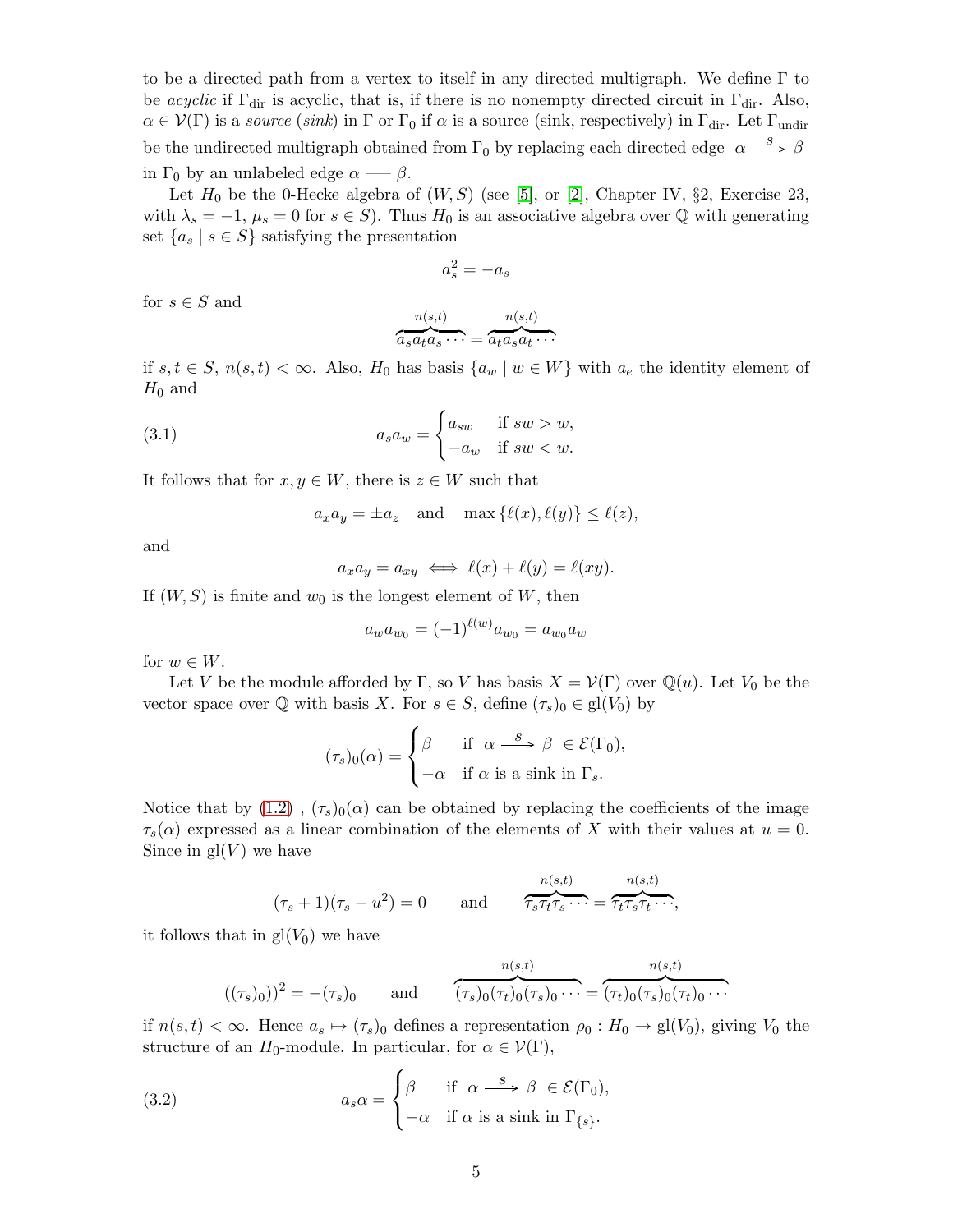<span id="page-5-0"></span>**Lemma 3.1.** Assume  $(W, S)$  is a Coxeter system,  $\Gamma$  is a W-digraph,  $X = \mathcal{V}(\Gamma)$ , and  $H_0$ acts on  $V_0$  as described above. Then the following hold.

- (i) If  $\alpha \in X$  and  $w \in W$ , then  $a_w \alpha \in X$  or  $-a_w \alpha \in X$ .
- (ii) If  $\beta \in X$ , then there exists some  $w \in W$  such that  $\beta = \pm a_w \alpha$  if and only if there is a directed path from  $\alpha$  to  $\beta$  in  $\Gamma$ .

*Proof.* Since  $a_w = a_{s_1} a_{s_2} \cdots a_{s_\ell}$  if  $s_1 s_2 \ldots s_\ell$  is a reduced expression for  $w \in W$  by  $(3.1)$ , an easy induction argument based on [\(3.2\)](#page-4-1) establishes (i).

For (ii), we can argue with  $\Gamma_0$  in place of  $\Gamma$ . Suppose  $\beta$  in X and there is some directed path

(3.3) 
$$
\gamma_0 \xrightarrow{S_1} \gamma_1 \xrightarrow{S_2} \gamma_2 \xrightarrow{S_3} \cdots \xrightarrow{S_{k-1}} \gamma_{k-1} \xrightarrow{S_k} \gamma_k
$$

in  $\Gamma_0$  with  $\gamma_0 = \alpha$ ,  $\gamma_k = \beta$ . Define  $y \in W$  by  $\pm a_y = a_{s_k} a_{s_{k-1}} \cdots a_{s_2} a_{s_1}$ . Then

$$
\pm a_y \alpha = a_{s_k} a_{s_{k-1}} \cdots a_{s_2} a_{s_1} \gamma_0 = \gamma_k = \beta.
$$

Conversely, assume  $\beta = \pm a_w \alpha \in X$ , where  $w \in W$ . Let  $w = t_k t_{k-1} \cdots t_2 t_1$  be a reduced expression for w as a product of generators  $t_k, \ldots, t_1 \in S$ , so  $a_w = a_{t_k} \cdots a_{t_2} a_{t_1}$  by [\(3.1\)](#page-4-0). Put  $\delta_0 = \alpha$  and  $\delta_j = a_{t_j} \delta_{j-1}$  for  $1 \leq j \leq k$ , so  $\beta = \pm \delta_k$ . By (i), there are  $\varepsilon_j \in \{-1, 1\}$ such that  $\alpha_j = \varepsilon_j \delta_j \in X$  for  $0 \leq j \leq k$ . Then for  $1 \leq j \leq k$ ,  $\alpha_{j-1} \neq \alpha_j$  if and only if  $\alpha_{j-1} \stackrel{t_j}{\longrightarrow} \alpha_j \in \mathcal{E}(\Gamma_0)$  . If  $0 < j_1 < j_2 < \cdots < j_\ell$  are the values of  $j, 1 \le j \le k$ , for which  $\alpha_{j-1} \neq \alpha_j$ , then

$$
\alpha_0 \xrightarrow{t_{j_1}} \alpha_{j_1} \xrightarrow{t_{j_2}} \alpha_{j_2} \xrightarrow{t_{j_3}} \cdots \xrightarrow{t_{t_{\ell-1}}} \alpha_{j_{\ell-1}} \xrightarrow{t_{j_\ell}} \alpha_{j_\ell}
$$

is a directed path in  $\Gamma_0$  from  $\alpha$  to  $\beta$ . Thus (ii) holds.

**Lemma 3.2.** Assume  $(W, S)$  is a Coxeter system,  $\Gamma$  is a W-digraph,  $X = \mathcal{V}(\Gamma)$ , and  $H_0$ acts on  $V_0$  as in [\(3.2\)](#page-4-1). For  $\omega \in X$ , the following are equivalent.

- (i)  $\omega$  is a sink in  $\Gamma$ .
- (ii)  $a_s \omega = -\omega$  for all  $s \in S$ .

(iii) 
$$
a_w \omega = (-1)^{\ell(w)} \omega
$$
 for all  $w \in W$ .

Moreover, if  $(W, S)$  is finite, then  $(i)$ – $(iii)$  are equivalent to

(iv)  $\omega = \pm a_{w_0} \alpha$  for some  $\alpha \in X$ .

*Proof.* If  $\omega$  is a sink in Γ, then  $a_s\omega = -\omega$  for all  $s \in S$  by [\(3.2\)](#page-4-1). Thus (i) implies (ii).

Assume  $a_s \omega = -\omega$  for all  $s \in S$  and  $w \in W$  has reduced expression  $w = s_1 s_2 \cdots s_k$ . Then by  $(3.1)$ ,

$$
a_w \omega = a_{s_1} a_{s_2} \cdots a_{s_k} \omega = (-1)^k \omega = (-1)^{\ell(w)} \omega.
$$

Hence (ii) imples (iii).

Suppose  $a_w \omega = (-1)^{\ell(w)} \omega$  for all  $w \in W$ . Then  $a_s \omega = -\omega$  for all  $s \in S$ , and thus  $\omega$ must be a sink in  $\Gamma$  by [\(3.2\)](#page-4-1). Hence (iii) implies (i).

Suppose  $(W, S)$  is finite and  $\omega = \varepsilon a_{w_0} \alpha$ , where  $\alpha \in X$  and  $\varepsilon \in \{-1, 1\}$ . Then

$$
a_s\omega=a_s(\varepsilon a_{w_0}\alpha)=\varepsilon(a_sa_{w_0})\alpha=-\varepsilon a_{w_0}\alpha=-\omega
$$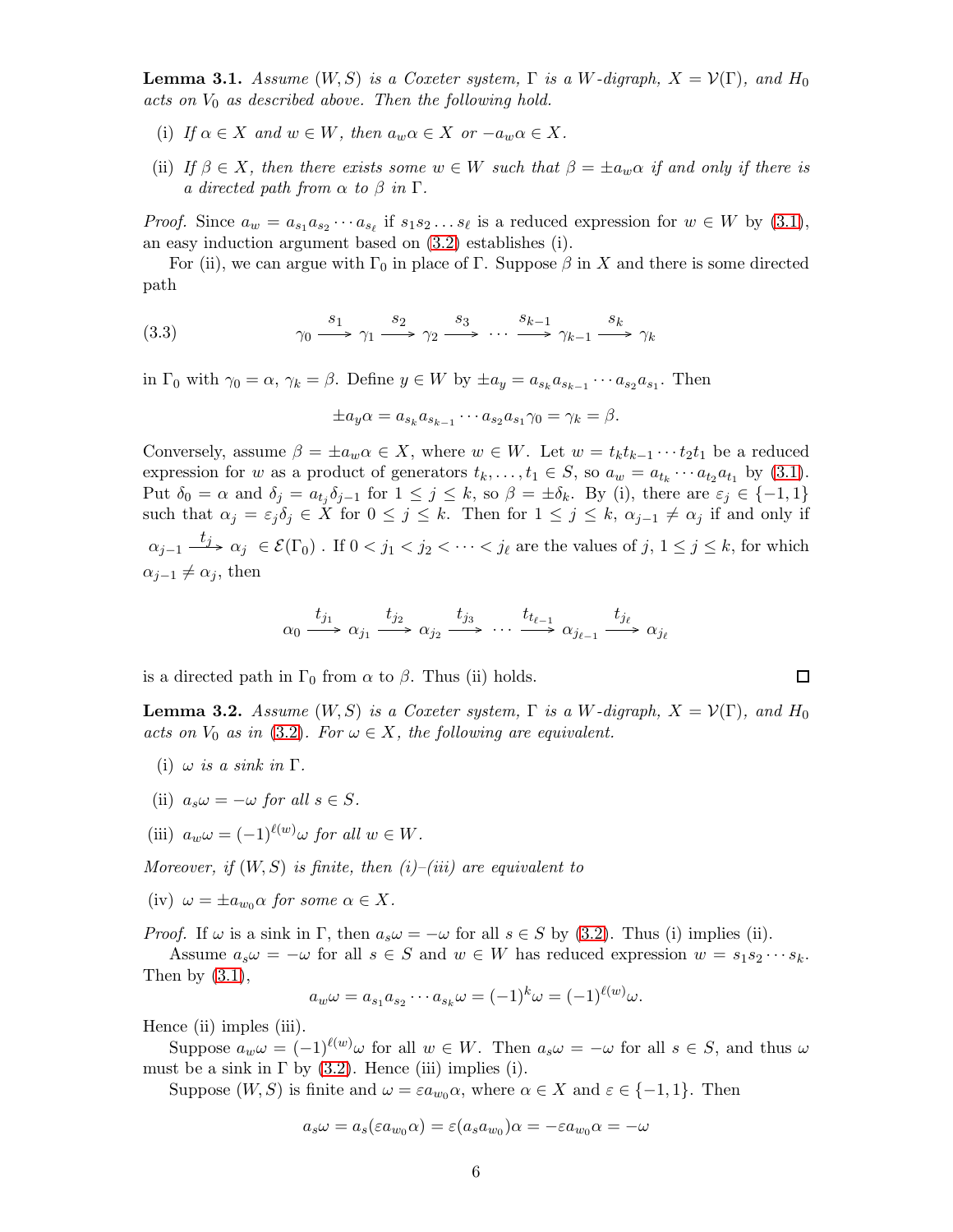for any  $s \in S$ , and so  $\omega$  is a sink in Γ. Conversely, if  $\omega$  is a sink in Γ, then  $a_{w_0}\omega =$  $(-1)^N \omega = \pm \omega$  by [\(3.2\)](#page-4-1), where  $N = \ell(w_0)$ , and thus  $\omega = \pm a_{w_0} \omega$ . Hence (i) and (iv) are equivalent.  $\Box$ 

The following is obtained by combining the lemma with Theorem [1.3.](#page-1-1)

<span id="page-6-1"></span>Corollary 3.3. If  $(W, S)$  is a finite Coxeter system and  $\Gamma$  is a W-digraph, then  $\Gamma$  has both a source and a sink.

**Definition 3.4.** (1) Let  $\pi_1$  and  $\pi_2$  be two directed paths in Γ, and let  $s, t \in S$  satisfy  $1 < n(s,t) < \infty$ . Then  $\pi_1 \equiv_{s,t} \pi_2$  if there is some connected component C of  $\Gamma_{\{s,t\}}$  such that  $\pi_1$  and  $\pi_2$  both pass through the source  $\sigma_0$  and the sink  $\sigma_1$  of C, and  $\pi_2$  can be obtained from  $\pi_1$  by replacing one of the directed paths from  $\sigma_0$  to  $\sigma_1$  in  $\Gamma_{\{s,t\}}$  by the other.

(2) Let  $\equiv$  be the equivalence relation on directed paths in  $\Gamma$  generated by the relations  $\equiv_{s,t}$ for  $s, t \in S$ ,  $1 < n(s,t) < \infty$ .

Similar relations, also denoted  $\equiv_{s,t}$  and  $\equiv$ , can be defined for directed paths in  $\Gamma_0$ . It is clear that two directed paths in  $\Gamma$  are in the same  $\equiv$  equivalence class if and only if their images in  $\Gamma_0$  are in the same  $\equiv$  equivalence class.

<span id="page-6-0"></span>**Lemma 3.5.** Suppose  $(W, S)$  is a Coxeter system such that  $n(s, t) < \infty$  for all  $s, t \in S$ ,  $\Gamma$ is a W-digraph, and there is some directed path from  $\alpha \in \mathcal{V}(\Gamma)$  to a sink  $\omega$  in  $\Gamma$ . Then the following hold.

- (i) Any two directed paths from  $\alpha$  to  $\omega$  are in the same  $\equiv$  equivalence class.
- (ii) If there is some directed path from  $\alpha$  to  $\delta \in \mathcal{V}(\Gamma)$  in  $\Gamma$ , then there is some directed path from  $\delta$  to  $\omega$  in  $\Gamma$ .

*Proof.* We can argue with  $\Gamma_0$  in place of  $\Gamma$ . Fix the sink  $\omega$  of  $\Gamma$ . For  $\pi$  a directed path in  $\Gamma_0$ , let  $\lambda(\pi)$  be the number of edges in  $\pi$ . For  $\gamma \in \mathcal{V}(\Gamma)$ , define  $\mu(\gamma)$  be the minimum of  $\lambda(\pi)$  as  $\pi$  ranges over all directed paths in  $\Gamma_0$  from  $\gamma$  to  $\omega$ , with  $\mu(\gamma) = \infty$  if no such path exists. Under our assumptions,  $\mu(\alpha) < \infty$ . We argue by induction on  $\mu(\alpha)$ . If  $\mu(\alpha) = 0$ , then  $\alpha = \omega$  is a sink, so the assertions hold. Suppose  $\mu(\alpha) = k > 0$  and that (i) and (ii) hold with β in place of α whenever  $\mu(\beta) < k$ . Let  $\pi_1$  be a directed path from α to ω with  $\lambda(\pi_1) = k$ , and let  $\pi_2$  be an arbitrary directed path from  $\alpha$  to  $\omega$ . Let  $\phi_1 = \alpha \stackrel{s}{\longrightarrow} \beta \in \mathcal{E}(\Gamma_0)$  be the first edge of  $\pi_1$ , and let  $\rho_1$  be the remainder of the path  $\pi_1$ , so that  $\pi_1 = \phi_1 \rho_1$ , with juxtaposition indicating concatination of paths. Note  $\mu(\beta) = k - 1 < k$ . Similarly, let  $\phi_2 = \alpha \stackrel{t}{\longrightarrow} \gamma \in \mathcal{E}(\Gamma_0)$  be the first edge of  $\pi_2 = \phi_2 \rho_2$ . If  $s = t$ , then  $\beta = \gamma$ , so  $\rho_1 \equiv \rho_2$ by the induction hypothesis applied to  $\beta$ , and thus  $\pi_1 \equiv \pi_2$  as desired. Suppose  $s \neq t$ . Let σ be the sink of the the connected component C of  $(\Gamma_0)_{\{s,t\}}$  containing α. (Such a sink exists by the classification of the connected components of  $\Gamma_{\{s,t\}}$  given in Theorem 1.3 of [\[1\]](#page-14-0).) Let  $\nu_1, \nu_2$  be the (unique) directed paths in  $C_0$  from  $\beta$  and  $\gamma$  to  $\sigma$ , respectively, so  $\phi_1\nu_1 \equiv_{s,t} \phi_2\nu_2$ . By (ii) applied to  $\beta$ , there is some directed path  $\rho$  from  $\sigma$  to  $\omega$  in  $\Gamma_0$ . (See Figure [3.1,](#page-7-0) in which edges represent directed paths in  $\Gamma_0$ , with labels s and t on the first edges of  $\pi_1$ ,  $\pi_2$ .) By (i) applied to  $\beta$ ,  $\rho_1 \equiv \nu_1 \rho$ . In particular,

$$
\lambda(\nu_2 \rho) = \lambda(\nu_2) + \lambda(\rho) = \lambda(\nu_1) + \lambda(\rho) = \lambda(\nu_1 \rho) = \lambda(\rho_1) = k - 1
$$

since  $\lambda$  is clearly constant on  $\equiv$  equivalence classes. Thus  $\mu(\gamma) \leq k-1$ , and hence the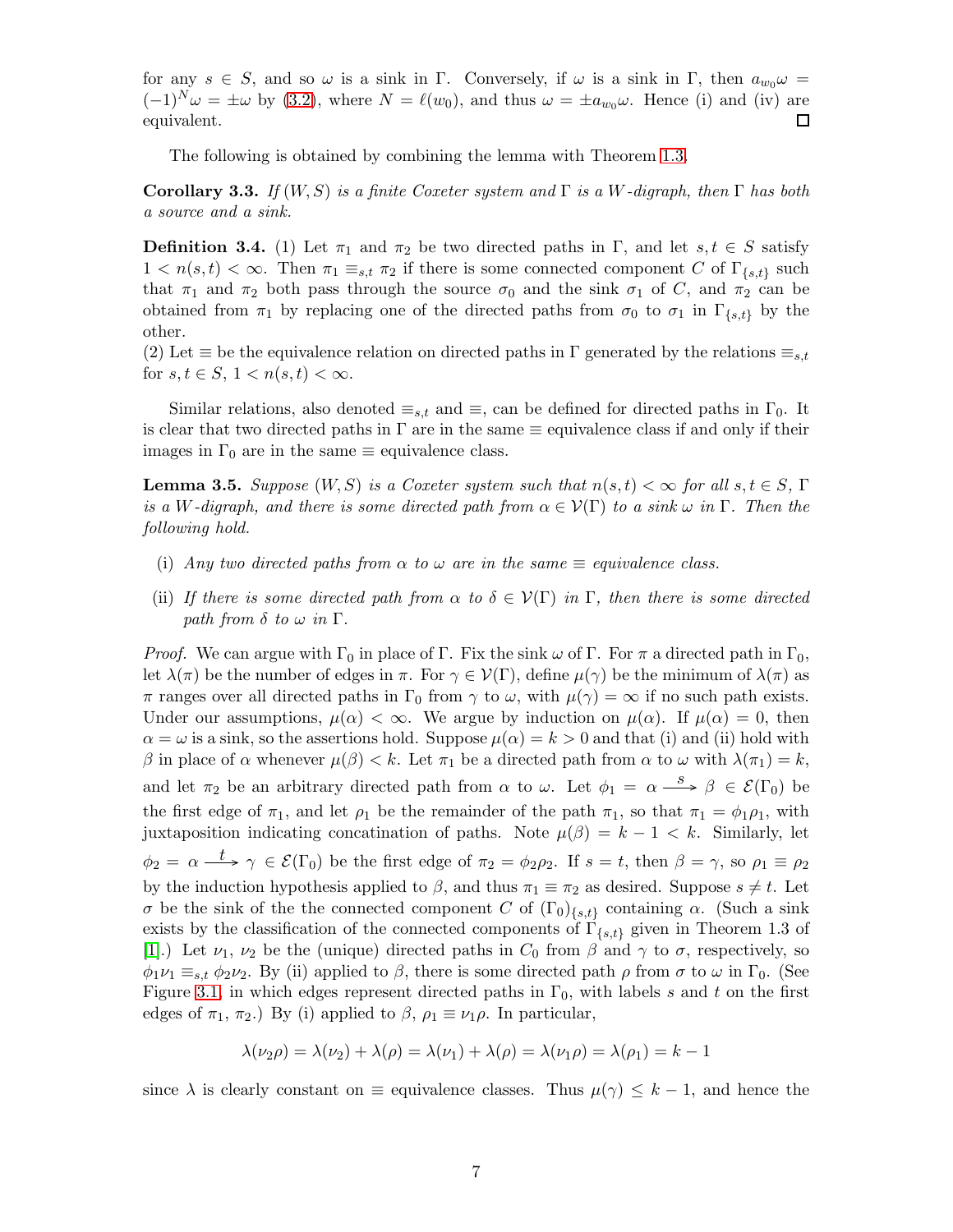<span id="page-7-0"></span>

induction hypothesis can also be applied to  $\gamma$ , giving  $\rho_2 \equiv \nu_2 \rho$ . Therefore

$$
\pi_1 = \phi_1 \rho_1 \equiv \phi_1(\nu_1 \rho) = (\phi_1 \nu_1)\rho
$$
  

$$
\equiv (\phi_2 \nu_2)\rho = \phi_2(\nu_2 \rho) \equiv \phi_2 \rho_2 = \pi_2,
$$

so (i) holds for  $\alpha$ .

<span id="page-7-1"></span>To complete the proof, suppose now that  $\psi$  is a directed path from  $\alpha$  to  $\delta$  in  $\Gamma_0$ . Let  $\alpha \stackrel{r}{\longrightarrow} \varepsilon$  be the first edge of  $\psi$ . If  $r = s$ , then  $\varepsilon = \beta$ , so there is some directed path from δ to ω by (ii) applied to β. Assume  $r \neq s$ . Let  $\tau$  be the sink in the connected component of  $(\Gamma_0)_{\{r,s\}}$  containing  $\alpha$ . (See Figure [3.2,](#page-7-1) in which the edges not labeled by s or r indicate directed paths in  $\Gamma_0$ .) There exists some directed path from  $\tau$  to  $\omega$  by (ii) applied to  $\beta$ .





The argument given for  $\gamma$  above applies here to show that  $\mu(\varepsilon) \leq k-1$ , and thus there is some directed path from  $\delta$  to  $\omega$  by (ii) applied to  $\varepsilon$ . Therefore (ii) holds for  $\alpha$  and the proof is complete.  $\Box$ 

<span id="page-7-2"></span>Example 3.6. It is not the case that any two directed paths between arbitrary vertices in a W-digraph are in the same  $\equiv$  equivalence class. For example, let  $W = \langle r, s, t \rangle$  be of type  $A_3$ , with  $n(r, s) = 3 = n(s, t)$ ,  $n(r, t) = 2$ , and let  $\Gamma$  be as in Figure [3.3.](#page-8-0) Then  $\alpha_2 \stackrel{s}{\longrightarrow} \alpha_3 \stackrel{r}{\longrightarrow} \beta_3$  and  $\alpha_2 \stackrel{t}{\longrightarrow} \beta_2 \stackrel{s}{\longrightarrow} \beta_3$  are inequivalent directed paths from  $\alpha_2$  to  $\beta_3$ .

<span id="page-7-3"></span>**Lemma 3.7.** Suppose  $(W, S)$  is a Coxeter system such that  $n(s, t) < \infty$  for all  $s, t \in S$ ,  $\Gamma$ is a connected W-digraph, and  $\omega$  is a sink in  $\Gamma$ .

- (i) For all  $\alpha \in X = \mathcal{V}(\Gamma)$ , there is a directed path in  $\Gamma$  from  $\alpha$  to  $\omega$ . Moreover, any two such paths are in the same  $\equiv$  equivalence class.
- (ii) The only sink in  $\Gamma$  is  $\omega$ .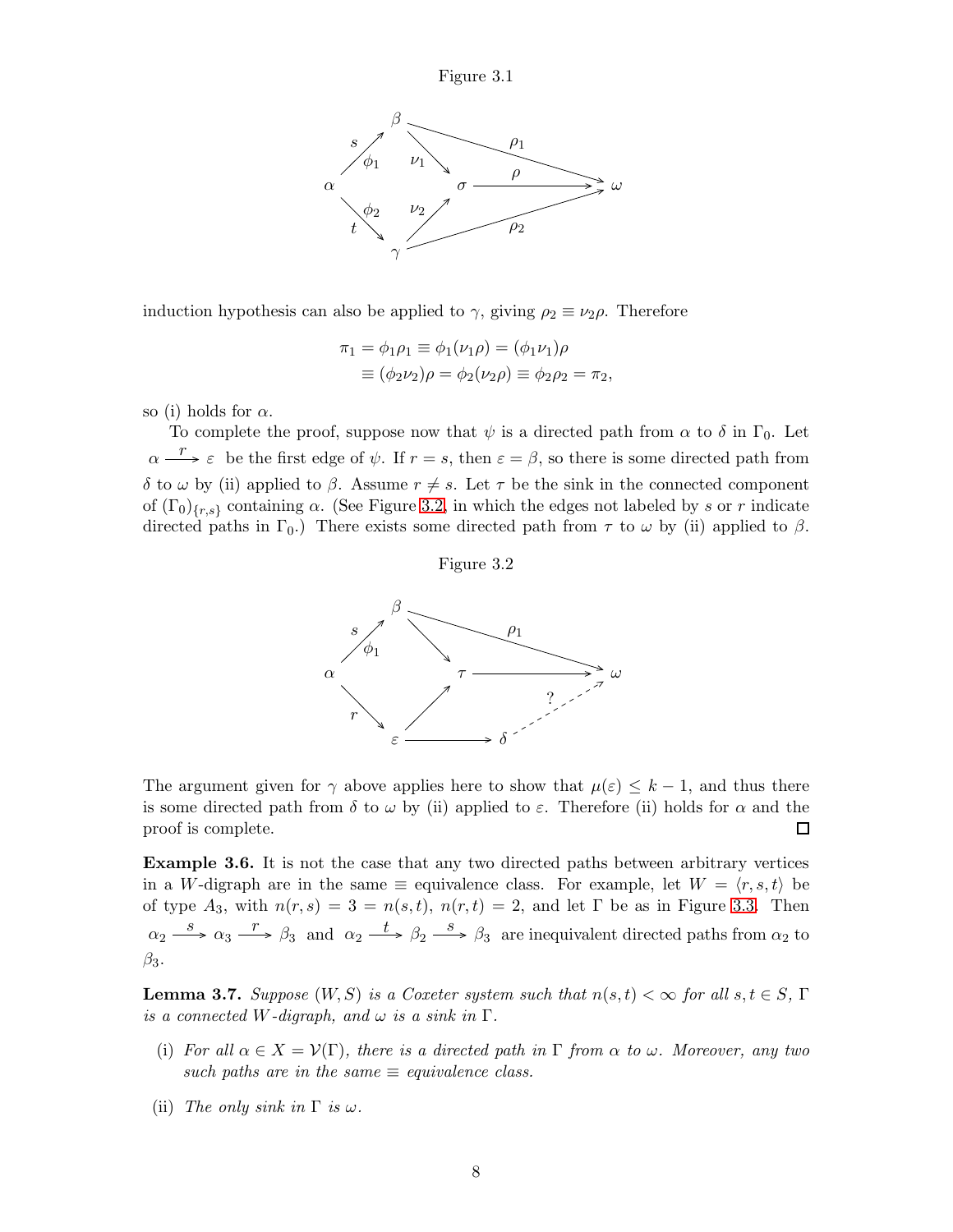Figure 3.3 Digraph for Example [3.6](#page-7-2)

<span id="page-8-0"></span>

*Proof.* It is sufficient to argue with  $\Gamma_0$  in place of  $\Gamma$ . Let  $\lambda(\pi)$  and  $\mu(\gamma)$  be defined as in the proof of Lemma [3.5](#page-6-0) for the sink  $\omega$ . For  $\alpha \in \mathcal{V}(\Gamma)$ , define  $\delta(\alpha)$  to be the minimal length of a path from  $\alpha$  to  $\omega$  in  $\Gamma_{\text{undir}}$ : such a path must exist because  $\Gamma_0$  is connected. We prove  $\mu(\alpha) < \infty$  for all  $\alpha \in V(\Gamma)$  by induction on  $\delta(\alpha)$ . If  $\delta(\alpha) = 0$ , then  $\alpha = \omega$ , and so  $\mu(\alpha) = 0 < \infty$ . Suppose  $\delta(\alpha) = k > 0$  and  $\mu(\beta) < \infty$  whenever  $\delta(\beta) < k$ . Let  $\alpha \longrightarrow \beta$  be the first edge of a path in  $\Gamma_{\text{undir}}$  from  $\alpha$  to  $\omega$  of length k, so  $\delta(\beta) = k - 1$  and  $\mu(\beta) < \infty$ . If  $\alpha \stackrel{s}{\longrightarrow} \beta$  is an edge of  $\Gamma_0$ , then if follows that  $\mu(\alpha) \leq 1 + \mu(\beta) < \infty$ . On the other hand, if  $\alpha \stackrel{s}{\longleftarrow} \beta$  is an edge of  $\Gamma_0$ , then there is some directed path from  $\alpha$  to  $\omega$  by part (ii) of Lemma [3.5](#page-6-0) applied to  $\beta$ , and thus  $\mu(\alpha) < \infty$ . Hence  $\mu(\alpha) < \infty$ , that is, there exists some directed path from  $\alpha$  to  $\omega$  in Γ, for any  $\alpha \in \mathcal{V}(\Gamma)$ . Thus Lemma [3.5](#page-6-0) applies to all

If  $\omega'$  is a sink of  $\Gamma$ , then any directed path from  $\omega'$  to  $\omega$  must be empty, and thus  $\omega' = \omega$ . Hence (ii) holds. □

Combining Lemma [3.7](#page-7-3) with Theorem [1.3](#page-1-1) gives the following.

 $\alpha \in \mathcal{V}(\Gamma)$ , and so (i) follows from part (ii) of Lemma [3.5.](#page-6-0)

<span id="page-8-1"></span>**Corollary 3.8.** Suppose  $(W, S)$  is a Coxeter system such that  $n(s, t) < \infty$  for all  $s, t \in S$ ,  $\Gamma$  is a connected W-digraph, and  $\sigma$  is a source in  $\Gamma$ .

- (i) For all  $\alpha \in \mathcal{V}(\Gamma)$ , there is a directed path in  $\Gamma$  from  $\sigma$  to  $\alpha$ . Moreover, any two such paths are in the same  $\equiv$  equivalence class.
- (ii) The only source in  $\Gamma$  is  $\sigma$ .

We now prove Theorems [1.4,](#page-1-2) [1.6,](#page-1-3) and [1.8.](#page-1-4)

*Proof of Theorem [1.4.](#page-1-2)* Assume  $n(s, t) < \infty$  for all  $s, t \in S$  and  $\Gamma$  is a connected W-digraph. Since  $\Gamma_{\text{rev}}$  is also a connected W-digraph by Theorem [1.3,](#page-1-1) it is enough to prove the assertions involving sinks. Part (i) holds by Lemma [3.7\(](#page-7-3)ii).

Suppose Γ has a sink but is not acyclic. Let  $\alpha \in V(\Gamma)$  be contained in a (nonempty) directed circuit  $\rho$  in Γ. Let  $\pi$  be a directed path from  $\alpha$  to the sink  $\omega$  of Γ containing α. Then the directed paths π and  $ρπ$  from α to ω are in different  $\equiv$  equivalence classes because their lengths are different, contradicting Lemma [3.7.](#page-7-3) Thus (ii) holds.

 $\Box$ 

Finally, part (iii) holds by Corollary [3.3.](#page-6-1)

**Example 3.9.** The following examples show that  $\Gamma$  need not be acyclic when the conditions of Theorem [1.4](#page-1-2) are not satisfied. If  $W = \langle s, t \rangle$  and  $n(s, t) = \infty$ , then the W-digraph given in Figure [3.4](#page-9-1) has a directed circuit. On the other hand, if  $W = \langle r, s, t \rangle$  with  $n(r, s) = n(s, t)$  $n(r, t) = 3$ , so W is the affine group  $W(A_2)$ , then  $\Gamma$  as in Figure [3.5](#page-9-1) is a W-digraph with directed circuits.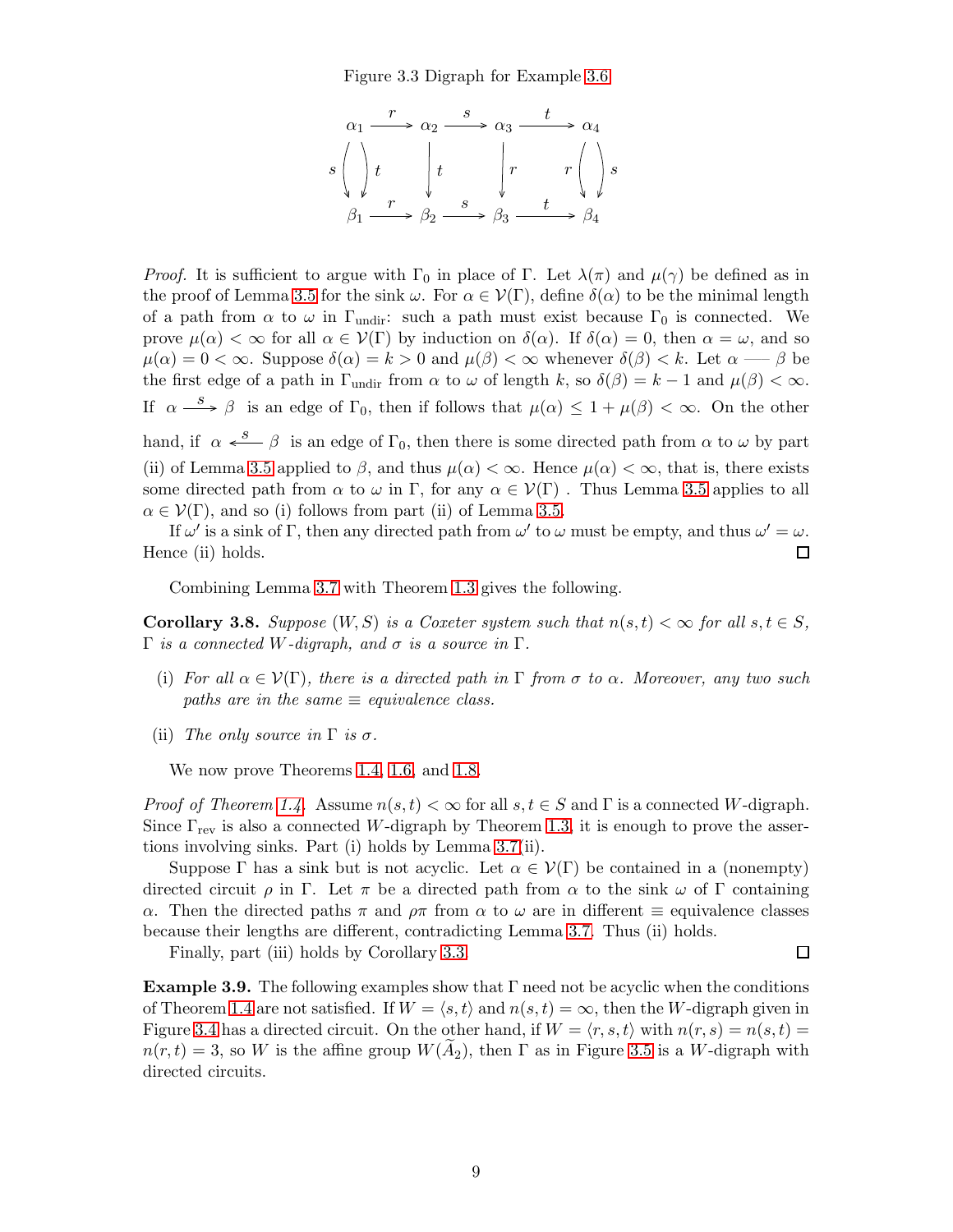<span id="page-9-1"></span>

Figure 3.4 Non-acyclic W-digraph for  $W(I_\infty)$ 



Figure 3.5 Non-acyclic W-digraph for  $W(A_2)$ 

*Proof of Theorem [1.6.](#page-1-3)* Assume  $(W, S)$  is a finite Coxeter system,  $\Gamma$  is a connected Wdigraph, and  $J \subseteq S$ . Let

$$
\Gamma_J = \bigcup_{i \in I} \Gamma_i
$$

be the decomposition of  $\Gamma_J$  into its connected components, indexed by some set I. Let  $\sigma_i \in X = \mathcal{V}(\Gamma)$  be the source of  $\Gamma_i$ . Then  $\sigma_i = \pm a_{x(i)}\sigma$  for some  $x(i) \in W$ , where  $\sigma$  is the source of  $\Gamma$  (Corollary [3.8](#page-8-1) (i) and Lemma [3.1](#page-5-0) (ii)). Since  $\sigma_i$  is the source of  $\Gamma_i$ , we have  $a_s \sigma_i \neq -\sigma_i$  for  $s \in J$ , so  $a_s a_{x(i)} \neq -a_{x(i)}$ , and thus  $sx(i) > x(i)$ , for all  $s \in J$ . Hence  $x(i)$ is in the set of distinguished right coset representatives  $X_J = \{w \in W \mid sw > w \text{ for } s \in J\}$ of  $W_J$  in W. Since  $\sigma_i \neq \sigma_j$  when  $i \neq j$  are in  $I, i \mapsto x(i)$  is an injection from I into  $X_J$ .  $\Box$ 

<span id="page-9-0"></span>Example 3.10. Let  $(W, S)$  be a Coxeter system. Let  $\Gamma$  be the W-digraph defined by  $V(\Gamma) = W$  and  $x \stackrel{s}{\longrightarrow} y \in \mathcal{E}(\Gamma)$  if and only if  $x < sx = y$  for  $x, y \in W$ ,  $s \in S$ . Then the H-module afforded by  $\Gamma$  is the left regular module H. Note that  $\Gamma$  is connected since if  $w = s_k s_{k-1} \cdots s_1$  is a reduced expression for  $w \in W$  and  $x_j = s_j s_{j-1} \cdots s_1$ , then

$$
x_0 \xrightarrow{s_1} x_1 \xrightarrow{s_2} x_2 \xrightarrow{s_3} \cdots \xrightarrow{s_{k-1}} x_{k-1} \xrightarrow{s_k} x_k
$$

is a path from  $e = x_0$  to  $w = x_k$  in Γ. When  $(W, S)$  is finite, this example shows that the bound in Corollary [1.7](#page-1-0) is always attained.

*Proof of Theorem [1.8.](#page-1-4)* Suppose  $n(s,t) < \infty$  for all  $s,t \in S$  and  $\Gamma$  is a connected W-digraph that has a sink. (The case in which  $\Gamma$  has a source follows by applying the same reasoning to Γ<sub>rev</sub>.) Let  $\pi_1$ ,  $\pi_2$  be two directed paths in Γ from  $\alpha$  to  $\beta$ . Let  $\rho$  be some directed path from  $\beta$  to the sink  $\omega$  of Γ: such a path exists by Lemma [3.7.](#page-7-3) By Lemma [3.7,](#page-7-3) the directed paths  $\pi_1 \rho$  and  $\pi_2 \rho$  from  $\alpha$  to  $\omega$  are in the same  $\equiv$  equivalence class, and thus have the same number of edges. Hence  $\pi_1$  and  $\pi_2$  have the same number of edges. □

### 4 The proof of Theorem [1.9](#page-1-5)

Let  $\sigma$  be an automorphism of  $\mathbb{Q}(u)$ , and let V be a vector space over  $\mathbb{Q}(u)$ . Let  $\sigma V$  be the vector space over  $\mathbb{Q}(u)$  that has the same additive group as V and scalar multiplication  $(\alpha, v) \mapsto \alpha * v$  given by

$$
\alpha * v = (^\sigma \alpha)v,
$$

where the scalar multiplication on the right hand side is that of V. Observe gl(V) = gl( $\sigma$ V), since if  $\varphi: V \to V$ , then

$$
\varphi(\alpha * v) = \alpha * \varphi(v) \iff \varphi((\sigma \alpha)v) = (\sigma \alpha)\varphi(v)
$$

for all  $\alpha \in \mathbb{Q}(u), v \in V$ , and  $\sigma$  is bijective.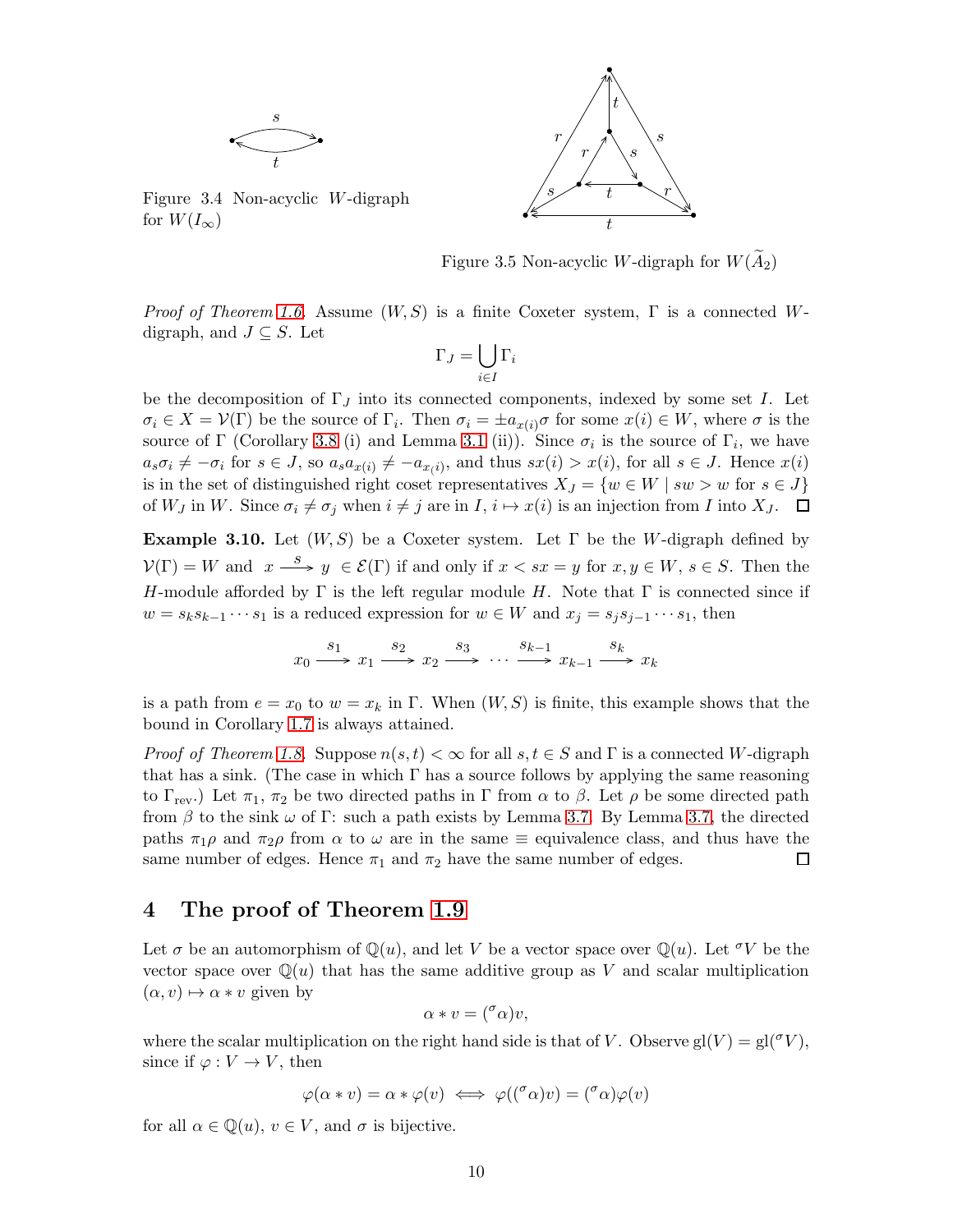**Lemma 4.1.** Let  $(W, S)$  be a Coxeter system, and let  $V = V(\Gamma)$  be the H-module afforded by the W-digraph  $\Gamma$ . Let  $\sigma$  be the automorphism of  $\mathbb{Q}(u)$  determined by  $\sigma(u) = -1/u$ . For  $s \in S$ , let  $\tau_s \in gl(V)$  be the operator  $v \mapsto T_s v$ . Then  $T_s \mapsto \tau_s^{-1} \in gl({}^{\sigma}V)$  extends to a representation  $H \to \text{gl}^{\sigma}V$ ). Moreover, as a basis for the H-module  ${}^{\sigma}V$ ,  $X = V(\Gamma)$ supports the W-digraph  $\Gamma_{rev}$ .

*Proof.* Suppose  $\alpha, \beta \in X$ ,  $s \in S$ . If  $\alpha \stackrel{s}{\longrightarrow} \beta$  is an edge of  $\Gamma$ , then

$$
\tau_s^{-1}(\alpha) = u^{-2} (T_s - (u^2 - 1)) \alpha
$$
  
=  $u^{-2} (\beta - (u^2 - 1)\alpha)$   
=  $(u^{-2} - 1)\alpha + u^{-2}\beta$   
=  $(u^2 - 1) * \alpha + u^2 * \beta$ 

and

$$
\tau_s^{-1}(\beta) = u^{-2} (T_s - (u^2 - 1)) \beta \n= u^{-2} (u^2 \alpha + (u^2 - 1)\beta - (u^2 - 1)\beta) = \alpha
$$

in  ${}^{\sigma}V$ . On the other hand, if  $\alpha - \frac{s}{2} > \beta$  is an edge of  $\Gamma$ , then

$$
\tau_s^{-1}(\alpha) = u^{-2} (T_s - (u^2 - 1)) \alpha
$$
  
=  $u^{-2} (u\alpha + (u + 1)\beta - (u^2 - 1)\alpha)$   
=  $u^{-2} ((1 + u - u^2)\alpha + (1 + u)\beta)$   
=  $(u^{-2} + u^{-1} - 1)\alpha + (u^{-2} + u^{-1})\beta$   
=  $(u^2 - u - 1) * \alpha + (u^2 - u) * \beta$ 

and

$$
\tau_s^{-1}(\beta) = u^{-2} (T_s - (u^2 - 1)) \beta
$$
  
=  $u^{-2} ((u^2 - u)\alpha + (u^2 - u - 1)\beta - (u^2 - 1)\beta)$   
=  $u^{-2} ((-u + u^2)\alpha - u\beta)$   
=  $(-u^{-1} + 1)\alpha + (-u^{-1})\beta$   
=  $(u + 1) * \alpha + u * \beta$ 

in  $\sigma V$ . It follows that  $\tau_s^{-1}$  has eigenvalues  $u^2$  and  $-1$  on the subspace of  $\sigma V$  spanned by  $\{\alpha,\beta\}$ , and so  $(\tau_s^{-1}-u^2)(\tau_s^{-1}+1)=0$  in  $gl(\sigma V)$  since the sets  $\{\alpha,\beta\}$  for  $\alpha \stackrel{s}{\longrightarrow} \beta \in \mathcal{E}(\Gamma_0)$ form a partition of the basis X. Also, since  $T_s \mapsto \tau_s$  extends to a representation  $H \to gl(V)$ , we have

$$
\overbrace{\tau_s^{-1}\tau_t^{-1}\cdots}^{n(s,t)} = (\overbrace{\cdots \tau_t\tau_s}^{n(s,t)})^{-1} = (\overbrace{\cdots \tau_s\tau_t}^{n(s,t)})^{-1} = \overbrace{\tau_t^{-1}\tau_s^{-1}\cdots}^{n(s,t)}
$$

if  $s, t \in S$  and  $1 < n(s,t) < \infty$ . Therefore  $T_s \mapsto \tau_s^{-1}$  extends to a representation  $H \to$ gl( $\sigma V$ ). The calculations above show that the basis X for  $\sigma V$  supports the W-digraph  $\Gamma_{\text{rev}}$ , so the proof is complete. □

For a matrix A over  $\mathbb{Q}(u)$ , denote by  ${}^{\sigma}\!A$  the matrix obtained by applying the automorphism  $\sigma$  of  $\mathbb{Q}(u)$  to each entry of A.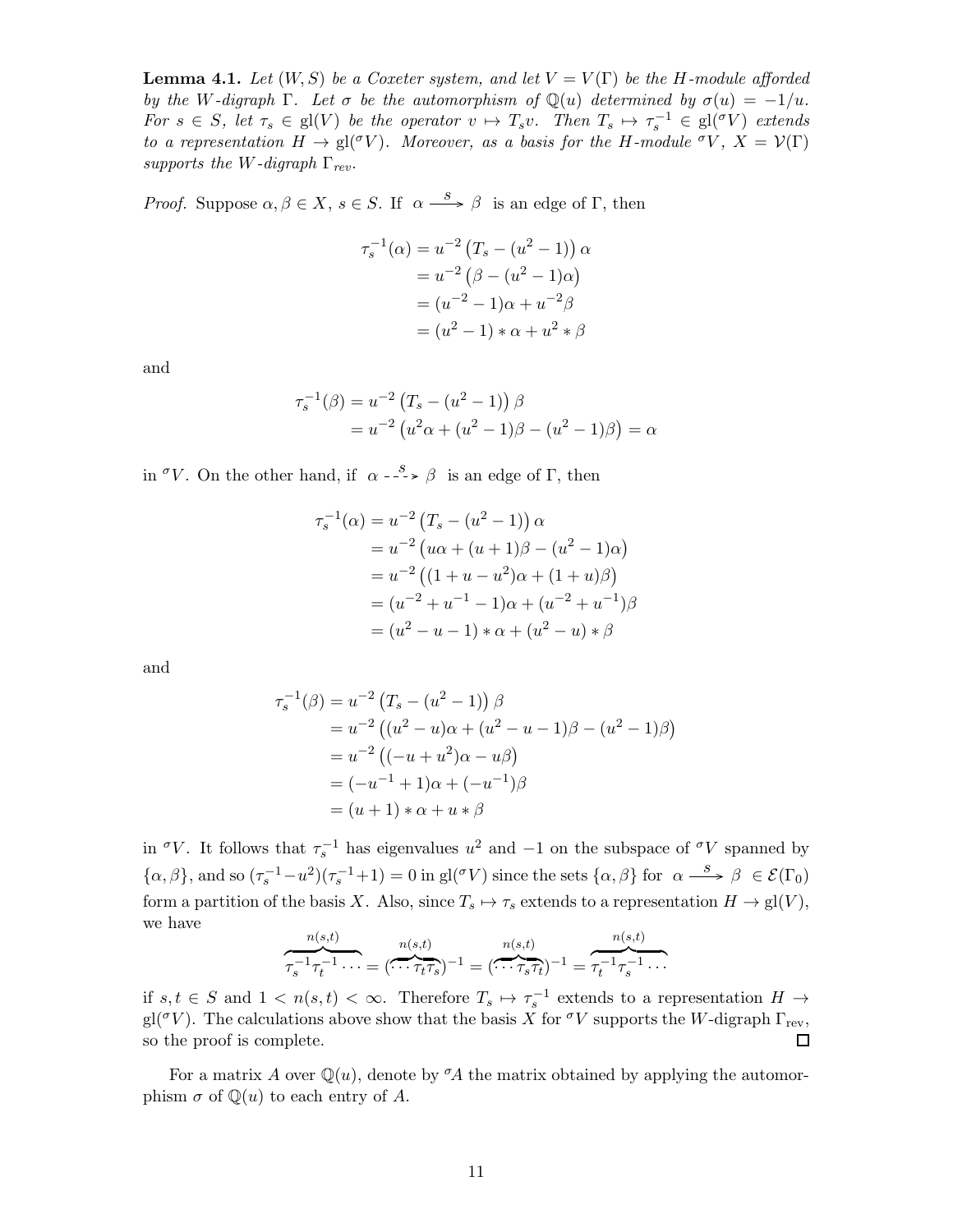<span id="page-11-1"></span>Corollary 4.2. Suppose  $\Gamma$  is a finite W-digraph,  $X = \mathcal{V}(\Gamma)$ , and  $\sigma$  is the automorphism of  $\mathbb{Q}(u)$  determined by  $\sigma(u) = -1/u$ . Let  $\rho$  and  $\rho_{rev}$  be the matrix representations relative to the basis X for the actions of H on  $V = V(\Gamma)$  and  $\mathcal V$  according to the W-digraphs  $\Gamma$ and  $\Gamma_{rev}$ , respectively. Then

$$
\rho_{rev}(T_w) = \sigma \rho(T_{w^{-1}}^{-1})
$$

for  $w \in W$ .

Proof. From the calculation in the proof above, we have

$$
\rho_{rev}(T_s) = \sigma \rho(T_s^{-1})
$$

for  $s \in S$ . The assertion follows since if  $w \in W$  has reduced expression  $w = s_1 \cdots s_k$ , then  $T_w = T_{s_1} T_{s_2} \cdots T_{s_k}$  and  $T_{w^{-1}}^{-1} = T_{s_1}^{-1} T_{s_2}^{-1} \cdots T_{s_k}^{-1}$ . □

We now consider another relationship between the matrix forms of the representations afforded by  $\Gamma$  and  $\Gamma_{\text{rev}}$  when  $n(s, t) < \infty$  for  $s, t \in S$  and  $\Gamma$  is a finite W-digraph with source. Let V and  $V_{\text{rev}}$  be the modules afforded by  $\Gamma$  and  $\Gamma_{\text{rev}}$ , respectively. For  $\alpha \in X = \mathcal{V}(\Gamma)$ , define  $\varepsilon_{\alpha} = (-1)^{k}$  if there is some directed path with k edges from the source of  $\Gamma$  to  $\alpha$ . (Thus  $\varepsilon_{\alpha}$  is well-defined by Lemma [3.7.](#page-7-3)) Put  $X' = {\varepsilon_{\alpha} \alpha \mid \alpha \in X}$ . Let  $\rho'$  be the matrix representation afforded by V with basis  $X'$ , and let  $\rho_{rev}$  be the matrix representation corresponding to  $V_{\text{rev}}$  with basis X. Define  $u_w = u^{2\ell(w)}$  for  $w \in W$ .

<span id="page-11-2"></span>Lemma 4.3. With the notation above,

(4.1) 
$$
\rho_{rev}(T_w) = \rho'(\varepsilon_w u_w T_w^{-1})^T \quad \text{for } w \in W.
$$

*Proof.* Let  $s \in S$ . Suppose  $\alpha \stackrel{s}{\longrightarrow} \beta \in \mathcal{E}(\Gamma)$ , so also  $\beta \stackrel{s}{\longrightarrow} \alpha \in \mathcal{E}(\Gamma_{\text{rev}})$ . Thus in the module  $V_{\text{rev}}$  we have

<span id="page-11-0"></span>
$$
T_s \alpha = (u^2 - 1)\alpha + u^2 \beta
$$
 and  $T_s \beta = \alpha$ ,

so the matrix of  $T_s$  acting on the subspace with basis  $\{\alpha, \beta\}$  is

$$
\begin{pmatrix}u^2-1&1\\u^2&0\end{pmatrix}
$$

.

On the other hand,  $\varepsilon_{\beta} = -\varepsilon_{\alpha}$  and  $u_s T_s^{-1} = T_s - (u^2 - 1)$ , so in the module V we have

$$
\varepsilon_s u_s T_s^{-1} \varepsilon_\alpha \alpha = -\varepsilon_\alpha \left( T_s - (u^2 - 1) \right) \alpha = -\varepsilon_\alpha \left( \beta - (u^2 - 1) \alpha \right) = (u^2 - 1) \varepsilon_\alpha \alpha + \varepsilon_\beta \beta
$$

and

$$
\varepsilon_s u_s T_s^{-1} \varepsilon_\beta \beta = -\varepsilon_\beta \left( T_s - (u^2 - 1) \right) \beta
$$
  
=  $-\varepsilon_\beta \left( (u^2 - 1)\beta + u^2 \alpha - (u^2 - 1)\beta \right)$   
=  $u^2 \varepsilon_\alpha \alpha$ ,

so the matrix of  $\varepsilon_s u_s T_s^{-1}$  acting on the subspace of V with basis  $\{\varepsilon_\alpha \alpha, \varepsilon_\beta \beta\}$  is

$$
\begin{pmatrix} u^2 - 1 & u^2 \\ 1 & 0 \end{pmatrix}.
$$

Now suppose that  $\alpha \rightarrow s \ \beta \in \mathcal{E}(\Gamma)$ . Then in  $V_{\text{rev}}$  we have

$$
T_s \alpha = (u^2 - u - 1)\alpha + (u^2 - u)\beta
$$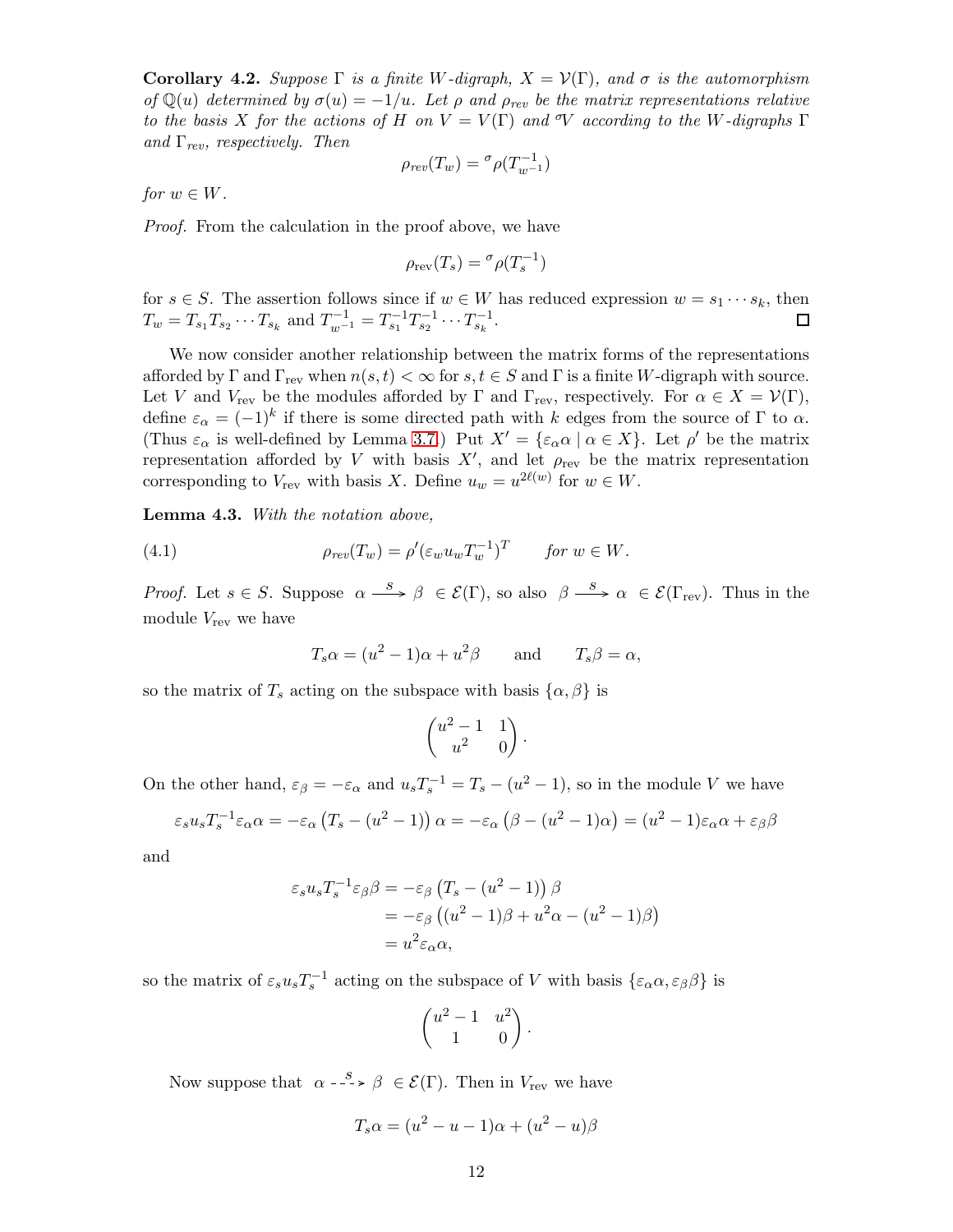and

$$
T_s\beta = (u+1)\alpha + u\beta,
$$

so the matrix of  $T_s$  acting on the subspace with basis  $\{\alpha, \beta\}$  is

$$
\begin{pmatrix} u^2 - u - 1 & u + 1 \ u^2 - u & u \end{pmatrix}.
$$

In the module  $V$  we have

$$
\varepsilon_s u_s T_s^{-1} \varepsilon_\alpha \alpha = -\varepsilon_\alpha \left( T_s - (u^2 - 1) \right) \alpha
$$
  
=  $-\varepsilon_\alpha \left( u\alpha + (u+1)\beta - (u^2 - 1)\alpha \right)$   
=  $(u^2 - u - 1)\varepsilon_\alpha \alpha + (u+1)\varepsilon_\beta \beta$ 

and

$$
\varepsilon_s u_s T_s^{-1} \varepsilon_\beta \beta = -\varepsilon_\beta \left( T_s - (u^2 - 1) \right) \beta
$$
  
=  $-\varepsilon_\beta \left( (u^2 - u - 1)\beta + (u^2 - u)\alpha - (u^2 - 1)\beta \right)$   
=  $(u^2 - u)\varepsilon_\alpha \alpha + \varepsilon_\beta \beta,$ 

so the matrix of  $\varepsilon_s u_s T_s^{-1}$  acting on the subspace of V with basis  $\{\varepsilon_\alpha \alpha, \varepsilon_\beta \beta\}$  is

$$
\begin{pmatrix} u^2-u-1 & u^2-u \\ u+1 & u \end{pmatrix}.
$$

To summarize, [\(4.1\)](#page-11-0) holds when  $w = s \in S$ . The general case follows since if  $w \in W$  $\Box$ has reduced expression  $w = s_1 s_2 \cdots s_k$ , then  $T_w = T_{s_1} T_{s_2} \cdots T_{s_k}$ .

*Proof of Theorem [1.9.](#page-1-5)* Assume  $(W, S)$  is finite, Γ is a connected W-digraph, and  $\chi(\Gamma)$  and  $\chi(\Gamma_{\text{rev}})$  are the characters of H afforded by the representations  $\rho$  and  $\rho_{\text{rev}}$ , respectively. Then  $\chi(\Gamma)$  is also afforded by the representation  $\rho'$ , and so by Corollary [4.2](#page-11-1) and Lemma [4.3](#page-11-2) we have

<span id="page-12-0"></span>(4.2) 
$$
\chi(\Gamma_{\text{rev}})(T_w) = {}^{\sigma}\chi(\Gamma)(T_{w^{-1}}^{-1}) = \chi(\Gamma)(\varepsilon_w u_w T_w^{-1})
$$

for  $w \in W$ . Theorem [1.9](#page-1-5) follows by evaluating the three expressions in [\(4.2\)](#page-12-0) at  $u = 1$ .  $\Box$ 

#### 5 Concluding remarks

We begin this section with two observations. First, from the proof of the following result it is clear that there is an efficient algorithm for determining whether two finite W-digraphs with sources are isomorphic.

**Theorem 5.1.** Suppose  $(W, S)$  is a Coxeter system such that  $n(s,t) < \infty$  for  $s, t \in S$  and  $\Gamma_1$ ,  $\Gamma_2$  are connected W-digraphs with sources. Then there is at most one isomorphism from  $\Gamma_1$  onto  $\Gamma_2$ .

*Proof.* Let  $\sigma_j$  be the source of  $\Gamma_j$  for  $j = 1, 2$ . For  $\alpha \in \Gamma_1$ , let  $\lambda(\alpha)$  be the number of edges in a direced path from  $\sigma_1$  to  $\alpha$ . Suppose  $\varphi_j : \mathcal{V}(\Gamma_1) \to \mathcal{V}(\Gamma_2)$  is an isomorphism of W-digraphs for  $j = 1, 2$ . Thus for  $j = 1, 2, \varphi_j$  is a bijection such that

<span id="page-12-1"></span>(5.1) 
$$
\alpha \xrightarrow{S} \beta \in \mathcal{E}(\Gamma_1)
$$
  $\iff$   $\varphi_j(\alpha) \xrightarrow{S} \varphi_j(\beta) \in \mathcal{E}(\Gamma_2)$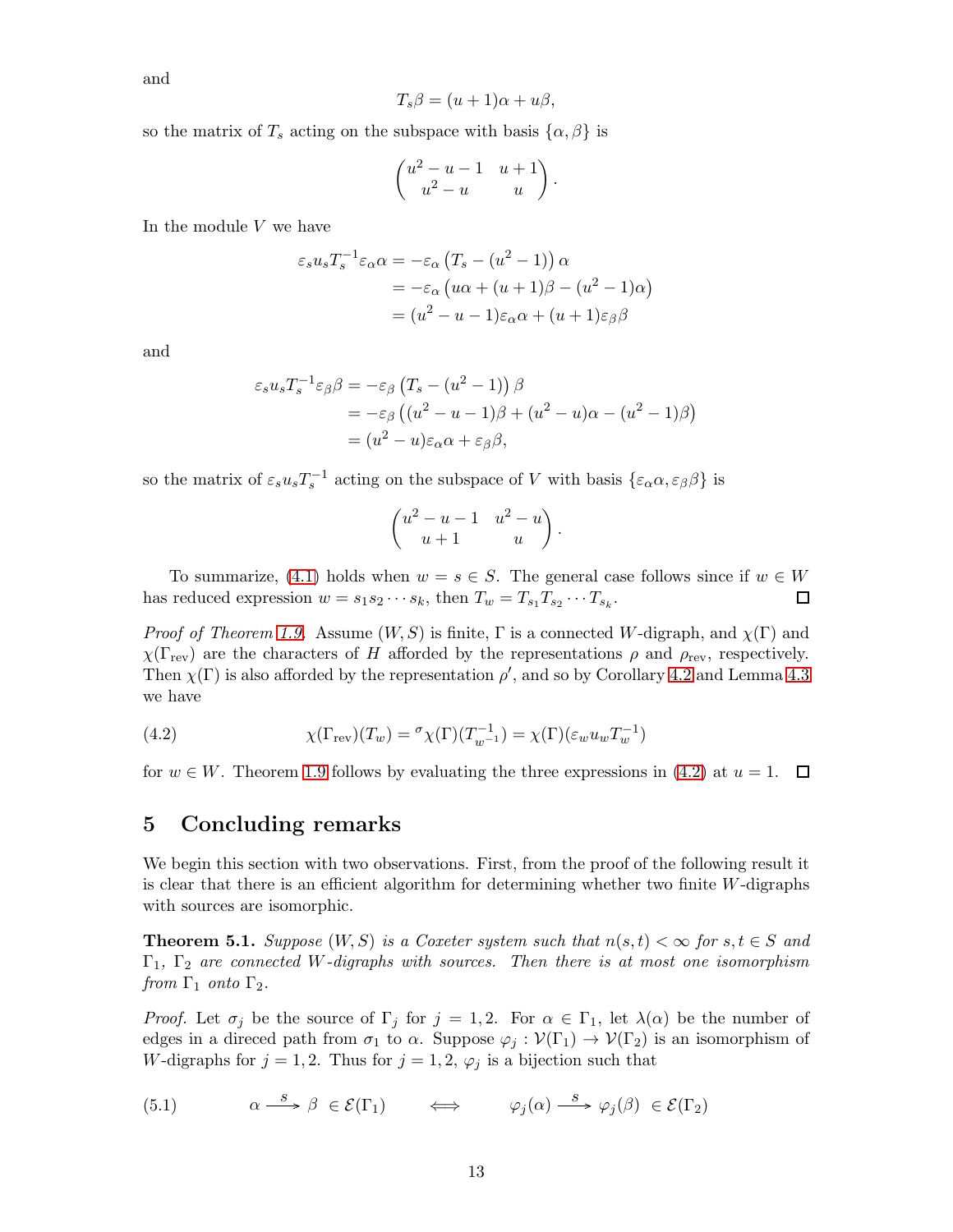and

<span id="page-13-0"></span>(5.2)  $\alpha \xrightarrow{S} \beta \in \mathcal{E}(\Gamma_1) \qquad \Longleftrightarrow \qquad \varphi_j(\alpha) \xrightarrow{S} \varphi_j(\beta) \in \mathcal{E}(\Gamma_2).$ 

Since an isomorphism of W-digraphs must preserve sources,  $\varphi_1(\sigma_1) = \sigma_2 = \varphi_2(\sigma_1)$ . Assume  $\beta \in V(\Gamma_1)$  is such that  $\lambda(\beta) > 0$  and  $\varphi_1(\alpha) = \varphi_2(\alpha)$  whenever  $\alpha \in V(\Gamma_1)$  satisfies  $\lambda(\alpha) < \lambda(\beta)$ . If  $\alpha \stackrel{s}{\longrightarrow} \beta$  is the last edge of a directed path from  $\sigma_1$  to  $\beta$  in  $\Gamma_1$ , then  $\lambda(\alpha) = \lambda(\beta) - 1$ , so  $\varphi_1(\beta) = \varphi_2(\beta)$  by [\(5.1\)](#page-12-1). Similarly,  $\varphi_1(\beta) = \varphi_2(\beta)$  by [\(5.2\)](#page-13-0) if the last edge of a directed path from  $\sigma_1$  to  $\beta$  has the form  $\alpha \stackrel{s}{\dashrightarrow} \beta$ . Thus the assertion holds by induction.  $\Box$ 

Next, suppose  $(W, S)$  is finite and  $\Gamma$  is a connected W-digraph. Let  $\sigma$  be the source of Γ. From the definition of the action of H on the associated module  $V = V(Γ)$ , it is clear that  $\mathcal{V}(\Gamma) \subseteq H\sigma$ . Thus  $V(\Gamma)$  is isomorphic to a quotient of the left regular module of H, and so the multiplicity of any irreducible H-module L as a constituent of  $V(\Gamma)$  is at most  $\dim L$ . Specializing at  $u = 1$  gives the following.

**Theorem 5.2.** If  $(W, S)$  is finite,  $\Gamma$  is a connected W-digraph,  $\chi = \chi(\Gamma)$ <sub>1</sub>, and  $\varphi$  is an irreducible character of W, then the multiplicity  $\langle \varphi, \chi \rangle_W$  of  $\varphi$  as a constituent of  $\chi$  is at most the degree  $\varphi(1)$  of  $\varphi$ .

Let  $\alpha \mapsto \overline{\alpha}$  be the automorphism of  $\mathbb{Q}(u)$  determined by  $\overline{u} = u^{-1}$ . Let  $h \mapsto \overline{h}$  be the ring involution of H determined by  $\overline{\alpha T_w} = \overline{\alpha} T_{w^{-1}}^{-1}$ . We say the module  $V = V(\Gamma)$  associated with a connected W-digraph  $\Gamma$  with source  $\sigma$  admits a bar operator if there is an involutory automorphism  $v \mapsto \overline{v}$  of V, semilinear with respect to  $\alpha \mapsto \overline{\alpha}$ , such that  $\overline{\sigma} = \sigma$  and

$$
\overline{hv} = \overline{h}\,\overline{v} \text{ for } h \in H, v \in V.
$$

Lusztig has shown that such a bar operator exists when  $\Gamma = \Gamma_*$  is the W-digraph of twisted involutions associated with an involutory automorphism  $w \mapsto w^*$  of  $(W, S)$ . We conclude with the following example, which shows that such a bar operator may not exist for arbitrary Γ, even when  $(W, S)$  and Γ are finite.

<span id="page-13-2"></span><span id="page-13-1"></span>**Example 5.3.** Let  $W = W(B_3) = \langle r, s, t \rangle$ , with  $n(r, s) = 3$ ,  $n(r, t) = 2$ ,  $n(s, t) = 4$ . Let Γ be the W-digraph of Figure [5.1.](#page-13-1) Suppose  $V = V(Γ)$  admits a bar operator in the sense



Figure 5.1 Digraph for Example [5.3](#page-13-2)